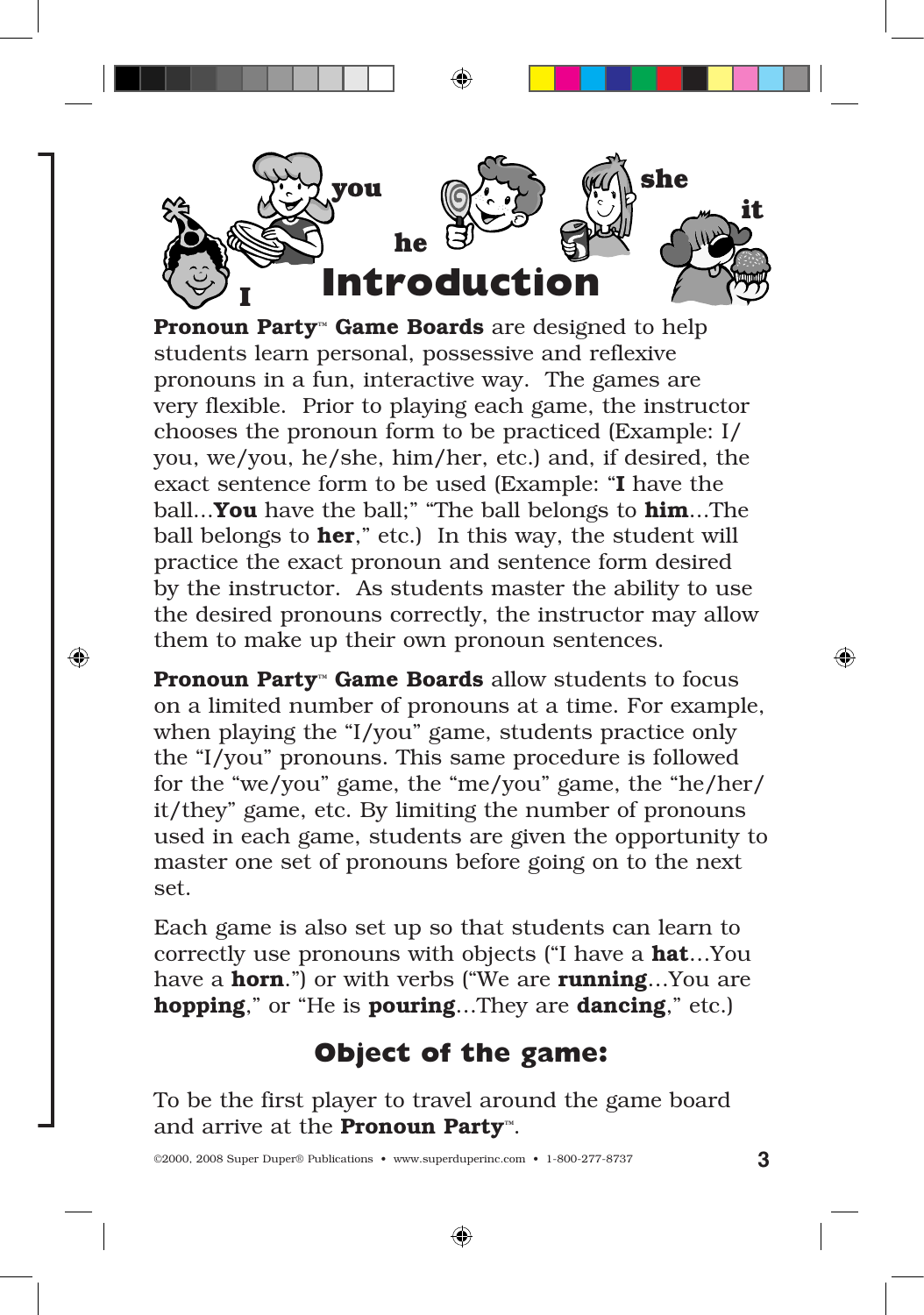## **Getting ready to play:**

- Choose any Pronoun Party™ Game Board and place it on the table.
- Have each player choose a pawn and place it at the start.



- The instructor decides on the target pronouns that he or she wants the students to practice in the game. For example, the instructor decides if the game will be an "I/you" game, a "we/you" game, or a "him/her/it/ them" game, etc.
- The instructor then chooses the Pronoun Party™ Cards and model sentences that match these target pronouns. (See the listing below to match cards and pronouns correctly.)
- The Party 1 Cards (objects) and the Party 2 Cards (verbs) have "Keep" or "Give Away" on the top of them. These cards are used only with first and second person pronouns (I, we, me, you, our, etc.) because the players will either keep the card and recite a model sentence ("I have a hat") or give the card away to the player on the left and say the model sentence ("You have the hat.")
- The Party 3 Cards (objects) and Party 4 Cards (verbs) have "scenes" on them. Players keep the cards they pick and say the model sentence based upon the scene on the card. (Example: If the student picks a card that pictures a boy with a hat, the student says "He has a hat." If the card shows a girl dancing, the student says "She is dancing," etc.)
- The instructor tells the players what pronouns will be practiced in the game and recites the "model sentence"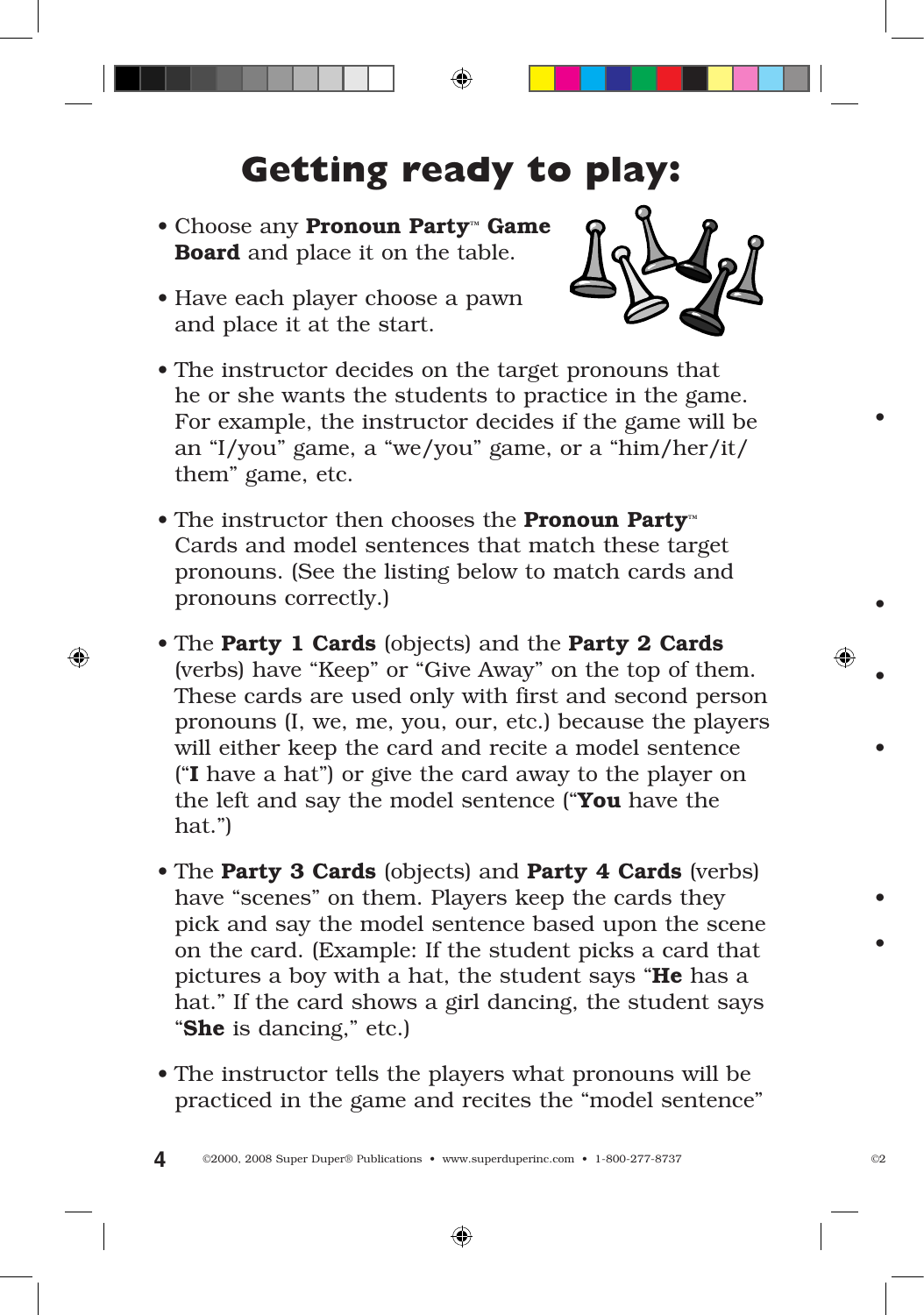that should be used with each pronoun. Example: Instructor says, "Today we will be playing the  $I/you$ game. In this game, we will be saying sentences which combine the pronouns  $I$  and you with certain objects that appear on the Party 1 Cards. Every time you take a turn, you will follow the instructions on the card. You will either keep the card and say 'I have the (object on the card)' or give the card away to the player on your left and say **You** have the (object on the card).' "

• The following pages have "model sentences" which are suggested sentences that may be used with the pronouns listed. The instructor may substitute other sentences if desired.

## **Play the Game!**

- All players roll the die. The player with the highest number takes the first turn. Play proceeds to the left.
- Player moves ahead the number of spaces indicated on the die.
- Player chooses a card and says a model sentence using the target pronoun correctly. If the card is labeled "Keep" or "Give Away," the player must follow those directions. If "Keep" and "Give Away" are not labeled on the card, the player keeps the card.
- Play ends when the first player reaches the party.
- Variation Since students will collect Party Cards as they travel around the game board, the "winner" could be the person with the most Party Cards at the end of the game.

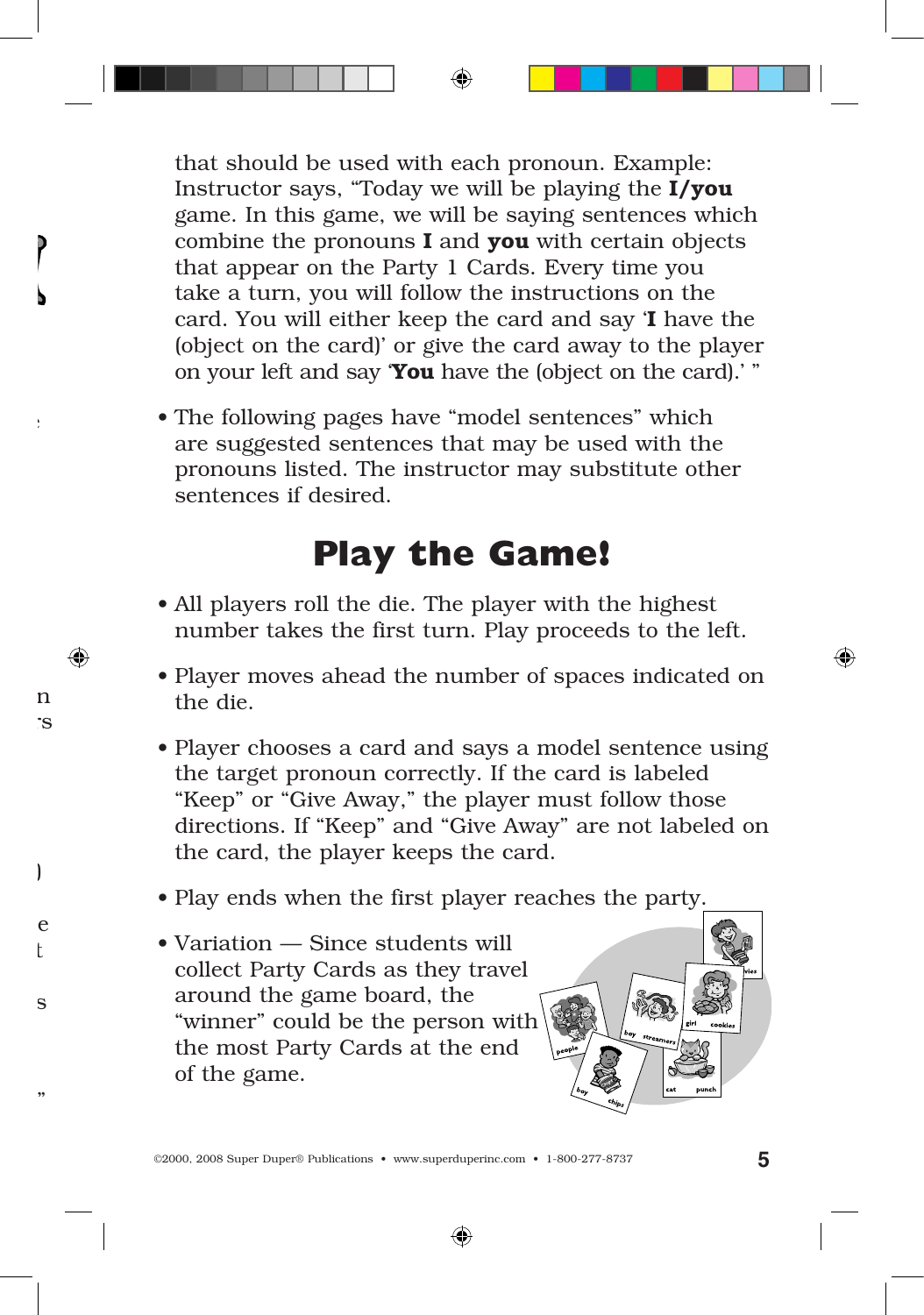

## Combines the pronouns listed below with objects/ nouns on the cards in a sentence.

Players follow directions on each card and either "Keep" the card or "Give Away" the card.

| Pronoun                          |                       | <b>Model Sentence</b>                                                               |
|----------------------------------|-----------------------|-------------------------------------------------------------------------------------|
| 1                                | (Keep)                | I have the (object on card).                                                        |
| You                              | (Give Away)           | <b>You</b> have the (object on card).                                               |
| Me                               | (Keep)                | The (object on card) belongs to <b>me</b> .                                         |
| You                              | (Give Away)           | The (object on card) belongs to you.                                                |
| My                               | (Keep)                | This is $my$ (object on card).                                                      |
| Your                             | (Give Away)           | This is <b>your</b> (object on card).                                               |
| <b>Mine</b>                      | (Keep)                | The (object on card) is <b>mine</b> .                                               |
| <b>Yours</b>                     | (Give Away)           | The (object on card) is <b>yours</b> .                                              |
| <b>Myself</b><br><b>Yourself</b> | (Keep)<br>(Give Away) | I found the (object on card) myself.<br>You found the (object on card)<br>yourself. |

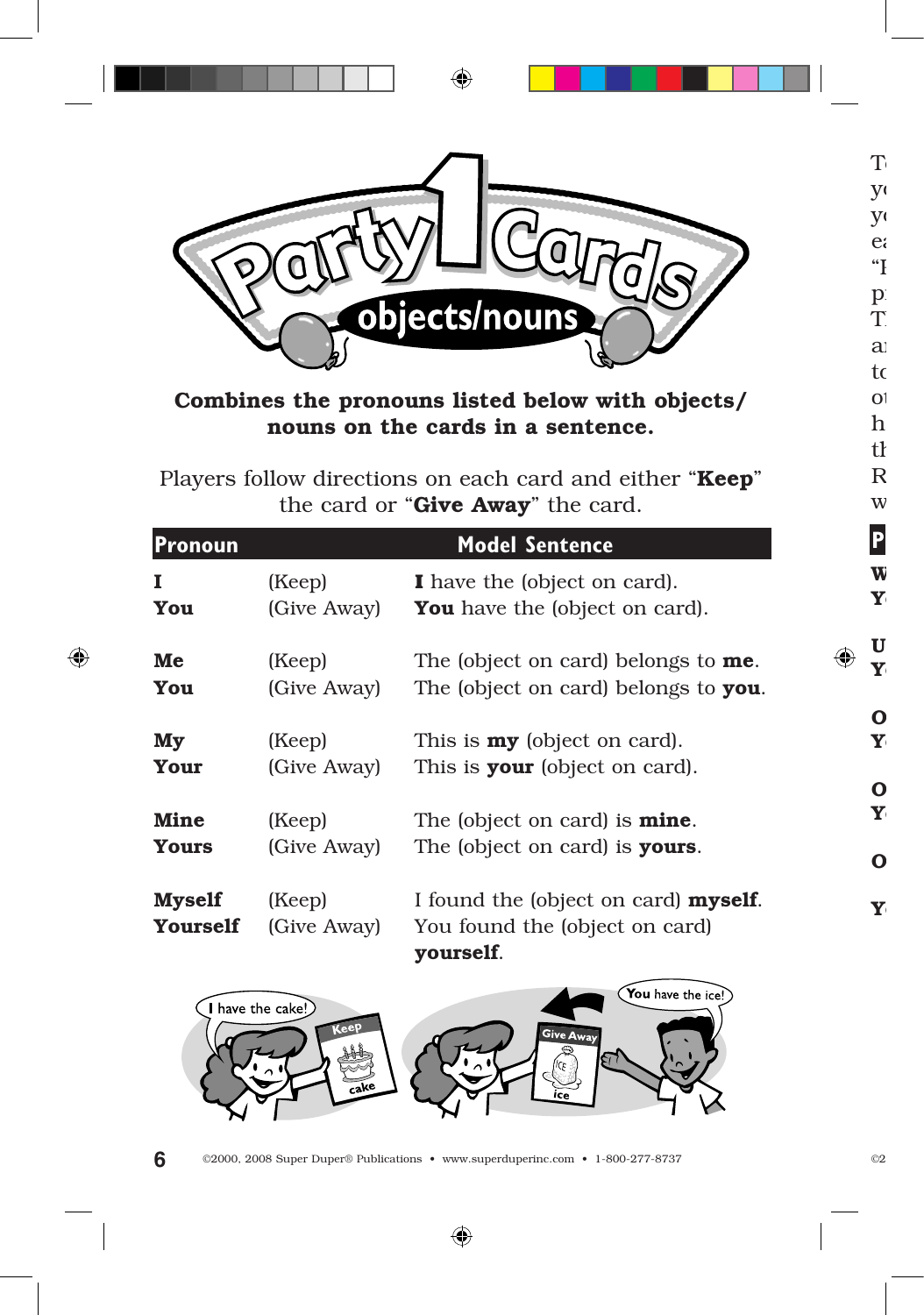To practice the pronouns "we/ you," "us/you," "our/your," "ours/ yours," or "ourselves/ yourselves," each player needs to choose a "Pronoun Pal" as a teammate prior to the start of the game. Throughout the game, the player and his "Pronoun Pal" will act together as a "team" against the other "teams" in the game. By



having a teammate, the student will be able to practice the plural form of the pronouns listed above. (Variation - Rather than choosing a "Pronoun Pal," a student can pair with another student to form a "team."

| Pronoun                 |                       | <b>Model Sentence</b>                       |
|-------------------------|-----------------------|---------------------------------------------|
| We                      | (Keep)                | <b>We</b> have a (object on card).          |
| You                     | (Give Away)           | <b>You</b> have a (object on card).         |
| Us                      | (Keep)                | The (object on card) belongs to <b>us</b> . |
| You                     | (Give Away)           | The (object on card) belongs to you.        |
| Our                     | (Keep)                | This is <b>our</b> (object on card).        |
| Your                    | (Give Away)           | This is <b>your</b> (object on card).       |
| Ours                    | (Keep)                | The (object on card) is <b>ours</b> .       |
| <b>Yours</b>            | (Give Away)           | The (object on card) is <b>yours</b> .      |
| <b>Ourselves</b> (Keep) |                       | We found the (object on card)<br>ourselves. |
|                         | $\sum_{n=1}^{\infty}$ | $Y_{\alpha+1}$ formal the (absent on cond)  |

**Yourselves** (Give Away) You found the (object on card) yourselves.

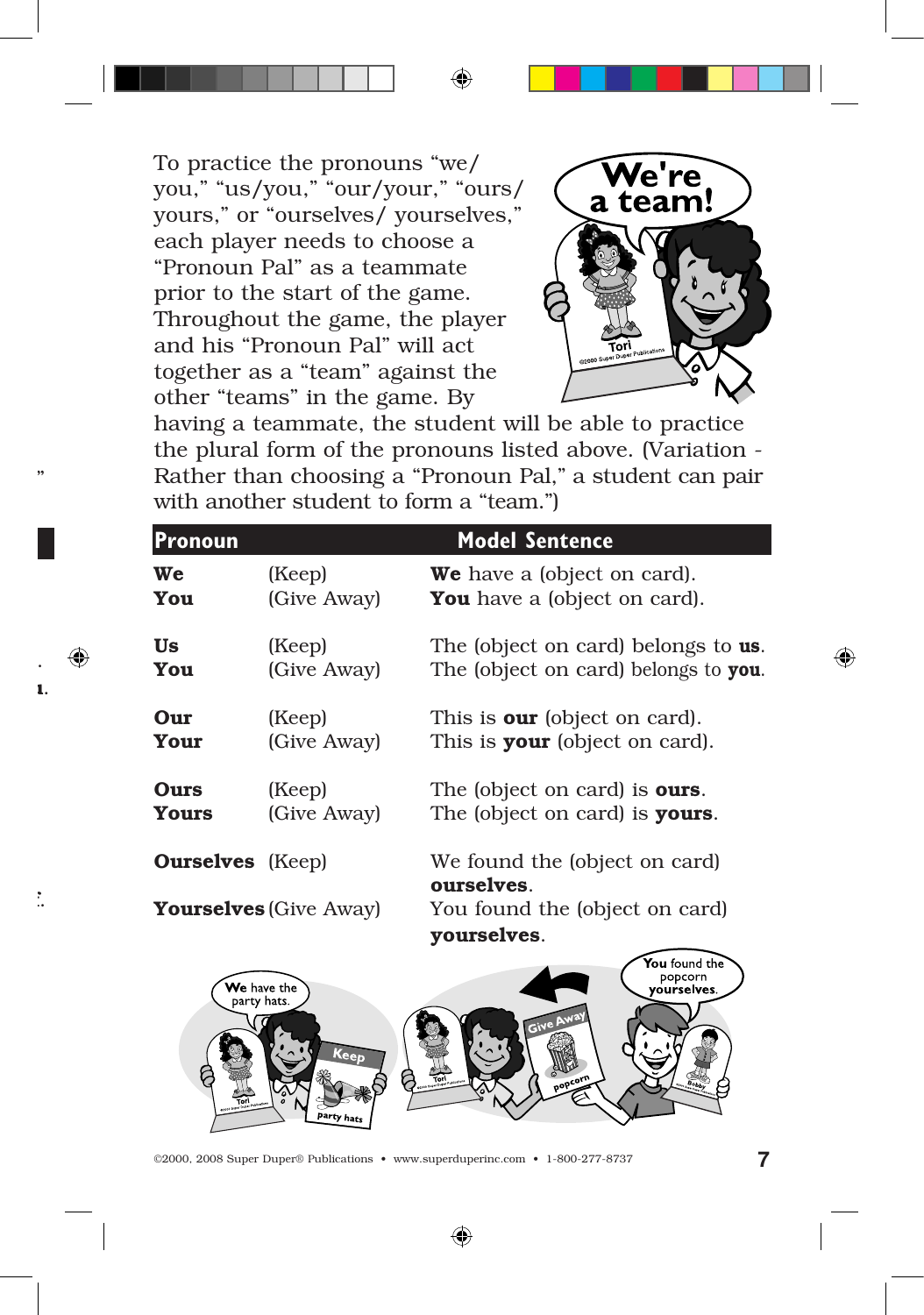

Combine pronouns listed below with action words/ verbs on the cards in a sentence.

Players follow directions on each card and either "Keep" the card or "Give Away" the card.

| Pronoun         |             | <b>Model Sentence</b>                                                                           |
|-----------------|-------------|-------------------------------------------------------------------------------------------------|
| 1               | (Keep)      | <b>I</b> am (action on card).                                                                   |
| You             | (Give Away) | I am running.<br><b>You</b> are (action on card).<br><b>You</b> are running.                    |
| Me              | (Keep)      | The teacher (action) with <b>me</b> .                                                           |
| You             | (Give Away) | The teacher ran with <b>me</b> .<br>The teacher (action) with you.<br>The teacher ran with you. |
| <b>Myself</b>   | (Keep)      | I (action on card) by <b>myself</b> .<br>I ran by <b>myself</b> .                               |
| <b>Yourself</b> | (Give Away) | You (action on card) by <b>yourself</b> .<br>You ran by <b>yourself</b> .                       |